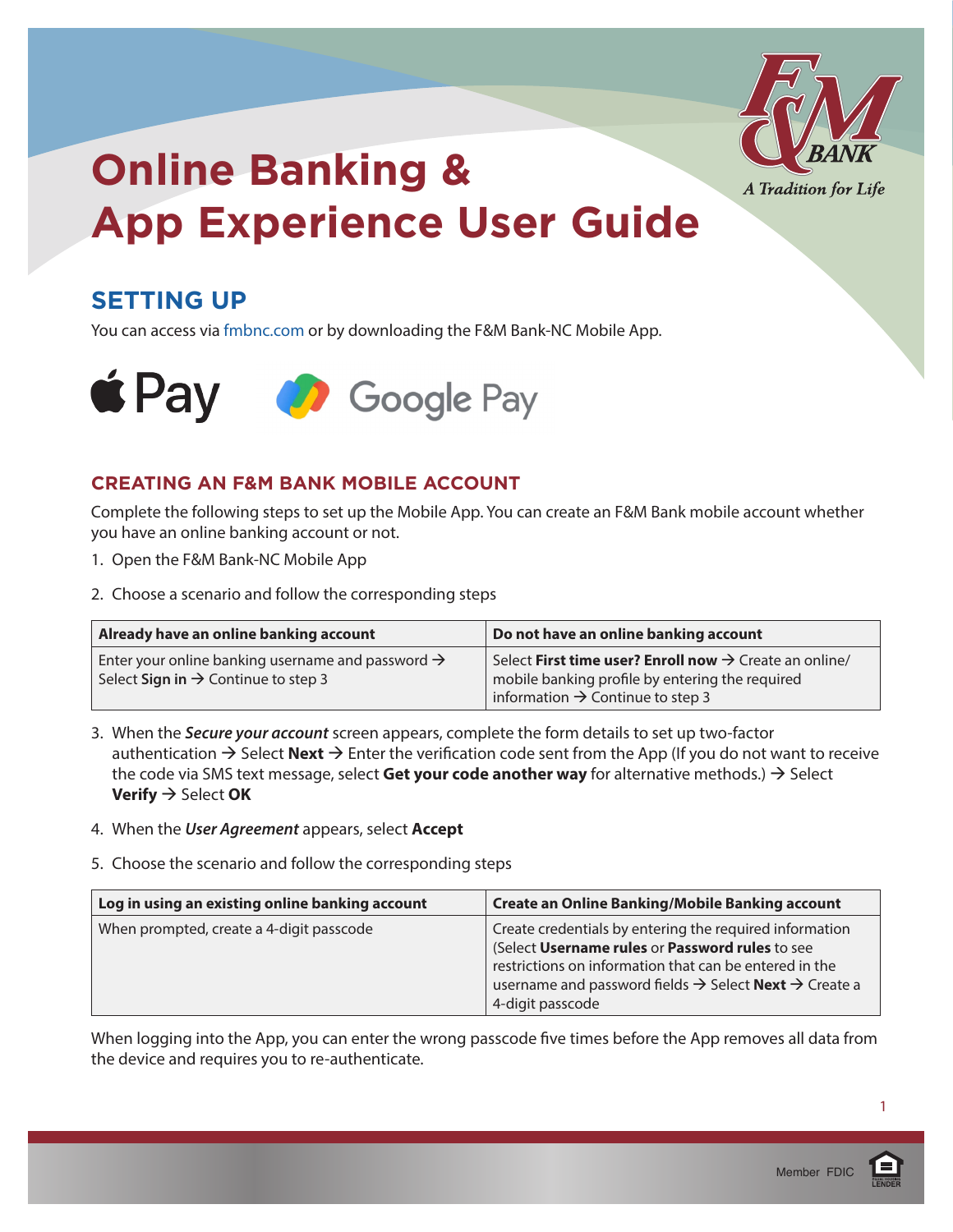#### **ENROLL IN ELECTRONIC DOCUMENTS**

If you enjoy the freedom of Online Banking, our eStatement option gives you the flexibility to decide when and how to access your monthly bank statements. Please visit our webpage to learn more and enroll today.

#### **Webpage:** [eStatements](https://www.fmbnc.com/personal/e-statements)

#### **SWITCHING OR REMOVING PROFILES**

With the F&M Bank Online Banking and App Experience, you can sign into multiple user profiles and quickly switch between them by using a passcode instead of entering a username and password.

#### **Adding an additional profile for the first time**

- 1. Select the main menu
- 2. Select the arrow next to the username
- 3. Select **Add profile** twice
- 4. Sign in to the second profile
- 5. If prompted, complete the profile information in the form, and then select **Done**
- 6. Enter a passcode for the new profile

#### **Adding subsequent profiles**

- 1. Select the main menu
- 2. Select **Switch** next to the username
- 3. Select **Add profile**
- 4. Sign in to the additional profile
- 5. If prompted, complete the profile information in the form, and then select **Done**
- 6. Enter a passcode for the new profile

#### **Switching profiles**

- 1. Select the main menu
- 2. Next to the current username, select **Switch**
- 3. Select the profile you want
- 4. Enter the passcode or use the Touch ID or Face ID recognition if prompted.

#### **Removing a profile**

- 1. Select the main menu
- 2. Select **Switch**
- 3. Select **Minus** at the bottom of the list
- 4. Select **Remove**

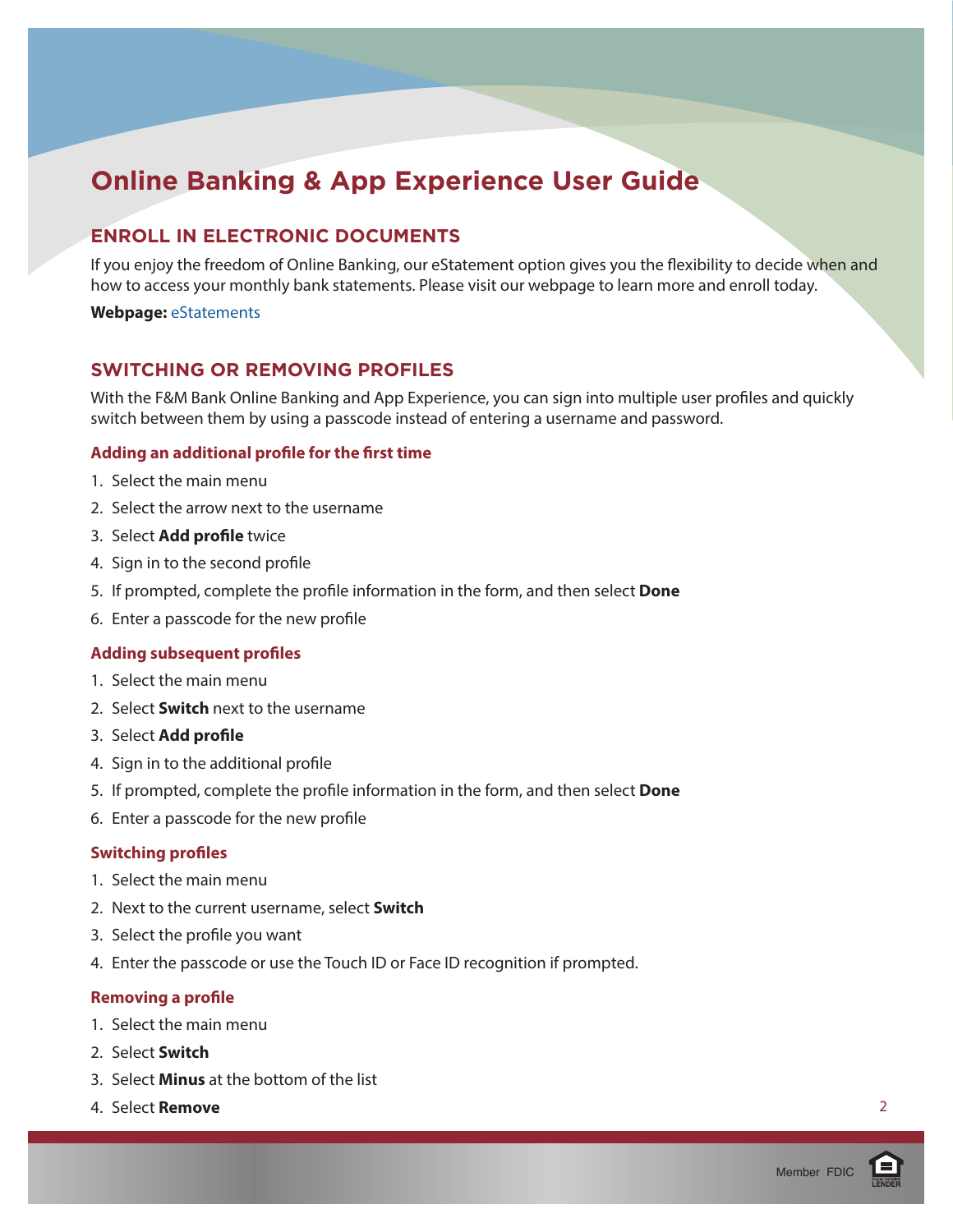#### **CUSTOMIZING THE DASHBOARD**

Personalize your finances and rearrange the dashboard to your liking.

- 1. Select the main menu  $\rightarrow$  Select **Dashboard**
- 2. Scroll to the bottom of your screen and select **Organize Dashboard**

| <b>Remove a Card</b>               | Add a Card                  | <b>Move a Card</b>                     | <b>Change the Size of a Card</b>                               |
|------------------------------------|-----------------------------|----------------------------------------|----------------------------------------------------------------|
| Select the <b>X</b> on the $\vert$ | Select Add a Card > Scroll  | Click or tap and hold the              | From the dashboard, tap the three                              |
| card you want to                   | to the card you want to add | title of a card $\rightarrow$ Slide to | dots on the top right corner of the                            |
| remove                             | and click or tap to add     | reposition the card                    | card $\rightarrow$ Choose a size: <b>Small</b> or <b>Large</b> |

#### **STARTING AND VIEWING SUPPORT CONVERSATIONS**

You can chat with an F&M Bank team member through our secure *conversations* feature! You can even add specific accounts or transactions into the conversation from your Account History/Dashboard.

- 1. Choose a starting point from which to access the **Messages** screen.
	- a. Select **Messages** from the main menu, or find the **Message** section on the Dashboard, and then select the new conversation icon.
	- b. Select **Start a conversation** from the support section of the Dashboard or the support section of the main menu.
- 2. Enter a message in the text field to begin a conversation with an F&M Bank team member. If needed, you can attach files by selecting the attachment option.
- 3. Select **Send**

#### **MANAGING ACCOUNTS**

#### **Changing the account nickname**

1. Select an account from the *Accounts* section on the dashboard  $\rightarrow$  Select **Settings**  $\rightarrow$  Select **Rename**  $\rightarrow$  Type the new name in the text box, and then select **Save**

#### **Changing the order of accounts**

- 1. Choose a starting point
	- a. Start from the *Accounts* section on the dashboard
	- b. Start from the *Accounts* screen
- 2. Select **Organize accounts**  $\rightarrow$  Drag and drop the accounts on the screen to set the order of appearance.

#### **View account and routing number or other account specific details**

1. Select an account from the *Accounts* section on the dashboard  $\rightarrow$  Scroll down to view account details.

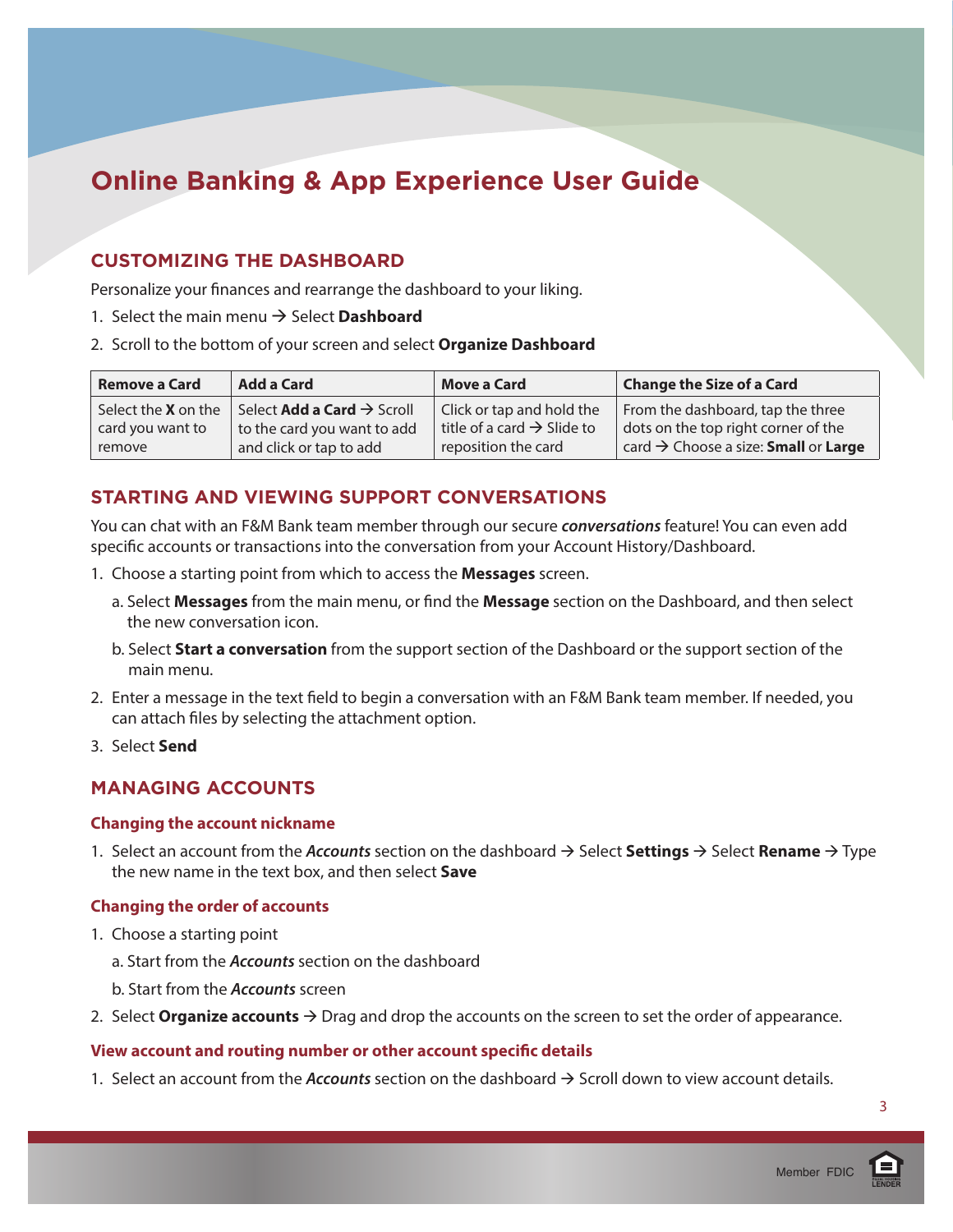#### **TRANSFERRING BETWEEN F&M BANK ACCOUNTS**

With the F&M Bank Online Banking and App Experience, you can create one-time transfers, future-dated transfers and recurring transfers.

- 1. Open the main menu and select **Transfers**  $\rightarrow$  Select **Make a transfer**
- 2. Select the account you want to transfer funds from, and then select the account you wish to have the funds transfer to
- 3. Enter the transfer amount
- 4. Choose a scenario and follow the corresponding steps

| <b>Creating a one-time transfer</b>                                                                                                                                                                                                   | <b>Creating a one-time,</b>                                                                                                                                                                                       | <b>Creating a recurring</b>                                                                                                                                                                                        | <b>Modify a recurring</b>                                                                                                                              |
|---------------------------------------------------------------------------------------------------------------------------------------------------------------------------------------------------------------------------------------|-------------------------------------------------------------------------------------------------------------------------------------------------------------------------------------------------------------------|--------------------------------------------------------------------------------------------------------------------------------------------------------------------------------------------------------------------|--------------------------------------------------------------------------------------------------------------------------------------------------------|
| with a memo                                                                                                                                                                                                                           | future scheduled transfer                                                                                                                                                                                         | transfer                                                                                                                                                                                                           | transfer                                                                                                                                               |
| Select Submit<br>For one time immediate internal<br>transfers you can add a memo line:<br>Select More Options $\rightarrow$ Select<br>the memo (You can notate your<br>own confirmation code here) $\rightarrow$<br>Complete the memo | Select More options<br>$\rightarrow$ Select the date field<br>$\rightarrow$ Select a date for the<br>transfer if you want<br>something other than the<br>soonest available default<br>$\rightarrow$ Select Submit | <b>Select More options</b><br>$\rightarrow$ Select the date field<br>$\rightarrow$ Select a date for the<br>repeating transfer to start<br>$\rightarrow$ Change the frequency<br>field $\rightarrow$ Select Submit | Select <b>Transfer</b> $\rightarrow$<br>Select the recurring<br>transfer you wish to<br>edit $\rightarrow$ Complete<br>your updates and<br>select Save |

#### **DEPOSITING A CHECK**

With F&M Bank Mobile Deposit, you can deposit checks directly into your eligible checking or savings account using the mobile app. Please visit our webpage for complete details, including how to enroll:

#### **Webpage:** [Mobile Deposit](https://www.fmbnc.com/personal/mobile-deposit)

### **PAYMENTS**

#### **BILL PAY**

Pay your bills the easy way—online or on your smartphone. Bill Pay is available through our Online Banking and Mobile App. To view additional benefits and enroll in Online Banking, visit the webpage below.

#### **Webpage:** [Bill Pay](https://www.fmbnc.com/online-banking-and-app-experience)

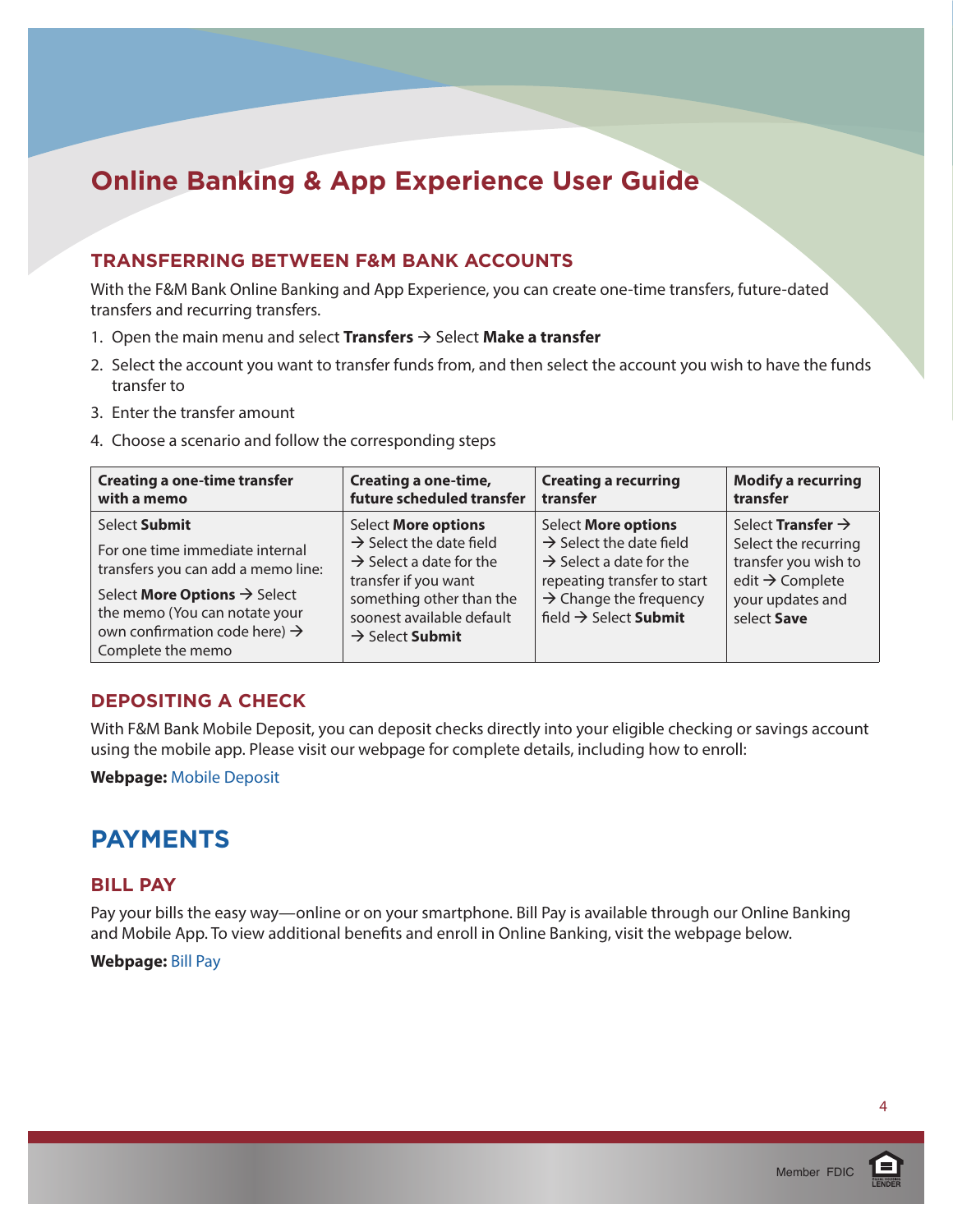#### **PERSON-TO-PERSON PAYMENTS (P2P)**

One of the Online Banking and Mobile App perks, [P2P](https://www.fmbnc.com/personal/person-to-person-payments) is an easy way to make an electronic payment\* using the payee's email address or bank routing number, without any fees. P2P will appear on your F&M Bank App once you enroll in Online Bill Pay and create your first payee.

*\*Daily limit is \$2,500.*

**P2P Webpage:** [Person-to-Person Payments](https://www.fmbnc.com/personal/person-to-person-payments)

**Video:** [Instructional Video](https://www.billpaysite.com/V3/Tutorials/ShowDemo?demoTag=CG3PP&instID=41628&AspxAutoDetectCookieSupport=1) 

### **MANAGING YOUR F&M BANK DEBIT CARD**

#### **TEMPORARILY SUSPEND YOUR DEBIT CARD**

Temporarily suspending your card prevents purchases, withdrawals or transfers. It's an ideal way to secure your account for any reason.

**Webpage:** [Temporarily Suspend Your Debit Card](https://www.fmbnc.com/temporarily-suspend-your-debit-card)

#### **ACTIVATING A NEW DEBIT CARD**

Reminder: To create a PIN for your new F&M Bank Debit Mastercard, please call 1.888.891.2435.

**Webpage:** [Activate Your Card](https://www.fmbnc.com/activate-your-card)

#### **REPORTING A LOST OR STOLEN DEBIT CARD**

If you have lost your F&M Bank Debit Card you can report the loss through Online Banking or the Mobile App. When you report a card as lost or stolen, you will no longer be able to manage the card from the Mobile App. You may also call the Lost & Stolen Card Center at 866.546.8273. This phone number can also be found on the back of your F&M Bank Debit Card.

If you think you may find your debit card, consider only [temporarily suspending the card.](https://www.fmbnc.com/temporarily-suspend-your-debit-card)

1. Select **Accounts** [Account name]  $\rightarrow$  **Card Management**  $\rightarrow$  Select the appropriate card  $\rightarrow$  Select **Report lost/stolen** → Select **Card Stolen** 

#### **Webpage:** [Lost or Stolen Debit Card](https://www.fmbnc.com/personal/lost-card-or-mobile)

Please [contact us](https://www.fmbnc.com/connect/contact-us) if you find your lost card.



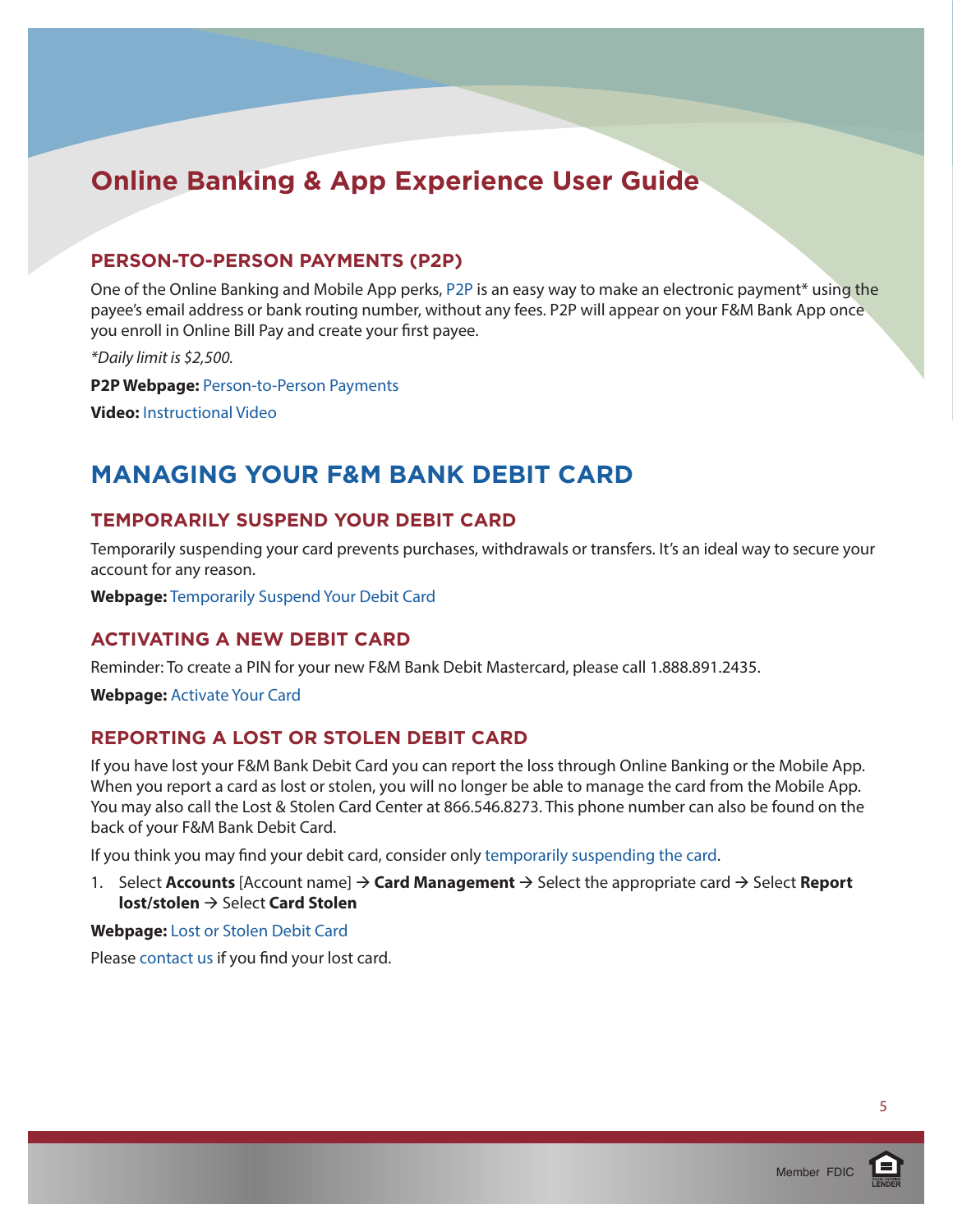#### **DEBIT CARD NOTIFICATIONS**

Monitor your debit card with our enhanced card notification settings.

#### **Webpage:** [Debit Card Management](https://www.fmbnc.com/personal/debit-card-management)

- 1. From the main menu, select *Accounts*, or find the *Accounts* section of the dashboard
- 2. Select an account, and then select **Card Management**
- 3. Select a card, and then select **Alerts and protections**
- 4. In the *Notifications settings* section, select **Manage**
- 5. In the *Blocked transaction alerts* section, choose whether you'd like to get notified through In-App, Email or Text Message
- 6. In the *Notification alerts* section, choose whether you'd like to get notified through In-App, Email or Text Message
- 7. Select **Save**

| <b>Setting Up</b><br><b>Notifications for</b><br><b>All Transactions</b> | <b>Setting Up Location-</b><br><b>Based Protections</b> | <b>Setting Up</b><br><b>Merchant-Based</b><br><b>Protections</b> | <b>Setting Up</b><br><b>Transaction-Type</b><br><b>Protections</b> | <b>Setting Spending</b><br><b>Limits</b> |
|--------------------------------------------------------------------------|---------------------------------------------------------|------------------------------------------------------------------|--------------------------------------------------------------------|------------------------------------------|
| Find the Notify me                                                       | <b>Select Locations</b>                                 | Select Merchant                                                  | <b>Select Transaction</b>                                          | Select Spending                          |
| on all transactions                                                      | $\rightarrow$ Choose whether                            | <b>types</b> $\rightarrow$ For each                              | <b>types</b> $\rightarrow$ For each                                | <b>limits</b> $\rightarrow$ Complete the |
| toggle in the                                                            | you would like to                                       | category of merchant,                                            | transaction type,                                                  | fields as desired to set                 |
| <b>Protection</b>                                                        | block international                                     | choose whether to                                                | choose whether to                                                  | transaction spending                     |
| options section $\rightarrow$                                            | transactions or if                                      | block transactions or                                            | block transactions or                                              | limits and alerts $\rightarrow$          |
| Select the toggle                                                        | you'd like to receive a                                 | to have a notification                                           | to have a notification                                             | Complete the fields as                   |
| to turn it on                                                            | notification when there                                 | sent when a                                                      | sent when a                                                        | desired to set monthly                   |
|                                                                          | are any international                                   | transaction is made $\rightarrow$                                | transaction is made                                                | spending limits and                      |
|                                                                          | transactions                                            | Select Save                                                      | $\rightarrow$ Select Save                                          | alerts $\rightarrow$ Select Save         |

#### **CREATING DEBIT CARD TRAVEL NOTICES**

- 1. Select the main menu  $\rightarrow$  Select **Settings**  $\rightarrow$  Select **Travel notices**  $\rightarrow$  Select **Add travel notice**
- 2. Enter the destinations where you're traveling and the dates for your trip
- 3. Select one or multiple cards
- 4. Select **Save**

| <b>Editing Travel Notices</b>                                                               | Deleting Travel Notices                                                                      |
|---------------------------------------------------------------------------------------------|----------------------------------------------------------------------------------------------|
| Select the main menu $\rightarrow$ Select Settings $\rightarrow$ Select Travel              | Select the main menu $\rightarrow$ Select <b>Settings</b> $\rightarrow$ Select <b>Travel</b> |
| <b>notices</b> $\rightarrow$ Select the travel notice you wish to edit $\rightarrow$ Modify | notices $\rightarrow$ Select the travel notice you wish to delete $\rightarrow$              |
| the destinations and dates as necessary $\rightarrow$ Select Save                           | Select Delete $\rightarrow$ When asked, confirm the decision to delete                       |

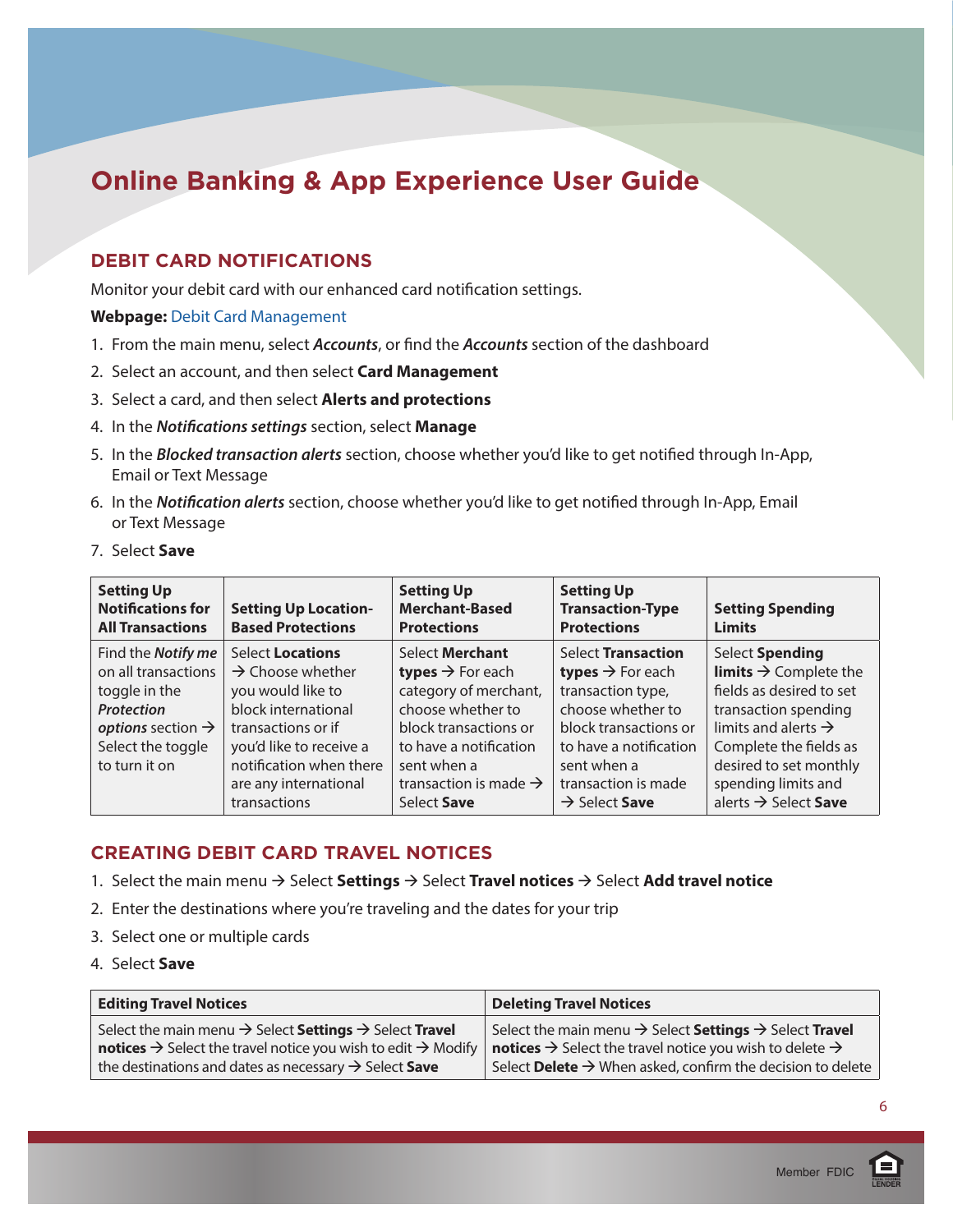### **ALERT MANAGEMENT**

#### **MANAGING BALANCE ALERTS**

- 1. View the *Accounts* section of the dashboard, or select *Accounts* from the main menu
- 2. Select an account to bring up the account details screen
- 3. Select **Alert preferences**

| Add an Alert                                                                | <b>Edit an Existing Alert</b>             | <b>Delete an Existing Alert</b>        |
|-----------------------------------------------------------------------------|-------------------------------------------|----------------------------------------|
| In the Balance alerts section, select Add alert $\rightarrow$               | In the <b>Balance alerts</b> section,     | In the <b>Balance alerts</b> section,  |
| Select above or below, and then input a dollar                              | select Edit next to an existing           | select an existing alert $\rightarrow$ |
| amount $\rightarrow$ In the <i>Notify by</i> section, select <b>Email</b> , | alert $\rightarrow$ Change the options as | Select Remove to delete the            |
| Text Message or In-App message $\rightarrow$ Select Add                     | desired, and then select Save to          | alert and return to the Manage         |
| alert to save the alert and return to the Manage                            | save the changes and return to            | alerts screen                          |
| derts screen                                                                | the Manage alerts screen                  |                                        |

#### **MANAGING TRANSACTION ALERTS**

- 1. View the *Accounts* section of the dashboard, or select *Accounts* from the main menu
- 2. Select an account to bring up the account details screen
- 3. Select **Alert preferences**

| <b>Add an Alert</b>                                           | <b>Edit an Existing Alert</b>            | <b>Delete an Existing Alert</b>              |
|---------------------------------------------------------------|------------------------------------------|----------------------------------------------|
| In the Transaction alerts section, select Add                 | Select <b>Edit</b> next to the           | In the Transaction alerts                    |
| alert $\rightarrow$ Select credit or debit, and then input an | transaction alert you want to            | section, select Edit next to the             |
| amount over which to generate an alert $\rightarrow$ In the   | edit $\rightarrow$ Change the options as | transaction alert you want to                |
| Notify by section, select Email, Text Message or              | desired, and then select Save to         | delete $\rightarrow$ Select <b>Remove</b> to |
| In-App message $\rightarrow$ Select Add alert to save the     | save the changes and return to           | delete the alert and return to               |
| alert and return to the Manage alerts screen                  | the Manage alerts screen                 | the Manage alerts screen                     |

### **SETTINGS**

#### **REMOVE PROFILE**

Selecting to remove a profile signs you out and removes the App's data from the mobile device. The App will then require you to re-accept the User Agreement and reset the passcode the next time you sign in.

- 1. Select **Settings** from the main menu
- 2. Select **Sign out**
- 3. Confirm your decision to sign out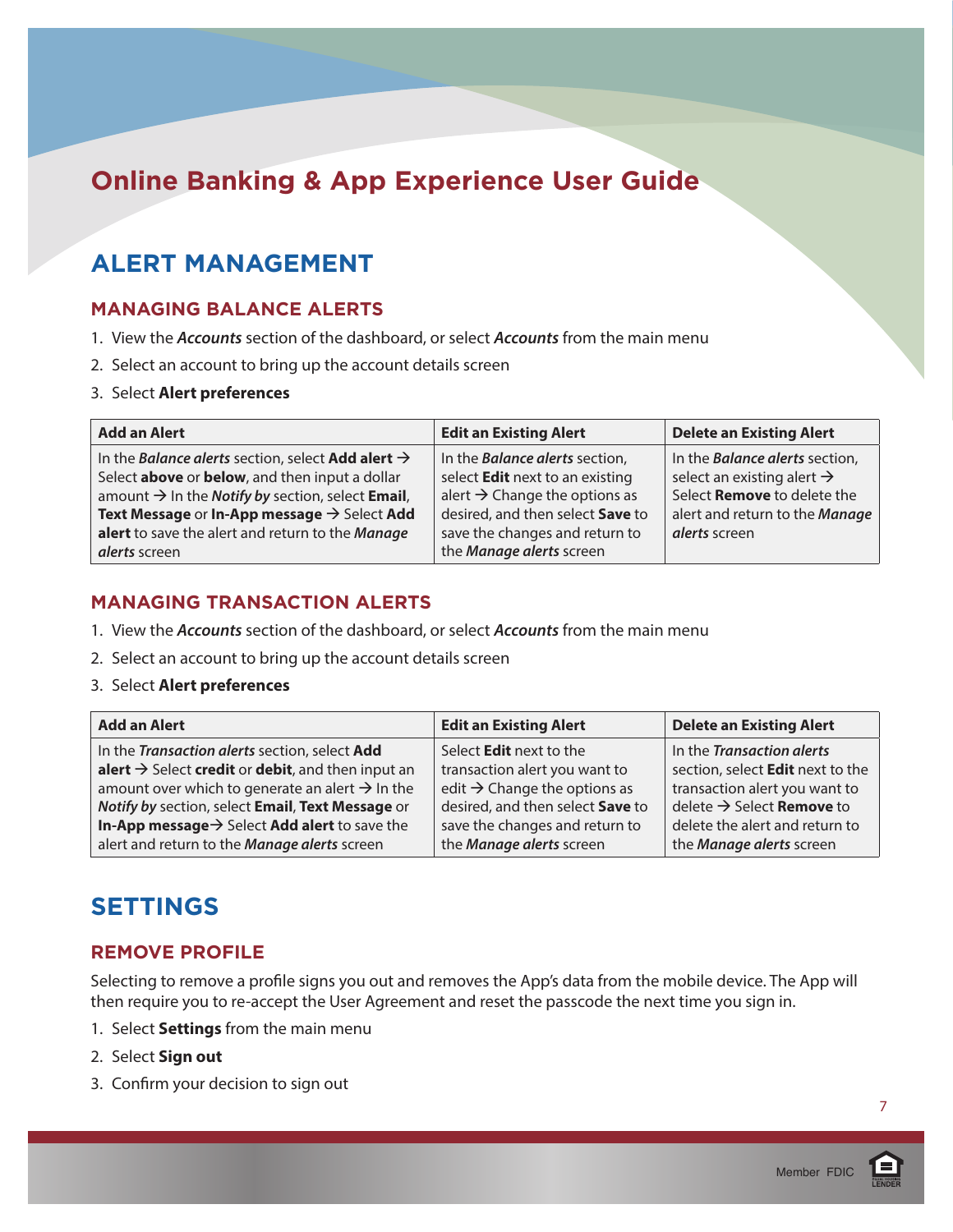#### **ADD OR UPDATE A PROFILE PHOTO**

- 1. Select **Settings** from the main menu
- 2. Select the profile image at the top of the screen
- 3. On the *Profile* screen, select the pencil next to the profile image
- 4. Choose to use an existing photo or use the device's camera to take a new photo  $\rightarrow$  Select **OK** to continue, if prompted to allow the App to access the camera
- 5. On the move and scale screen, adjust the photo placement within the frame as desired
- 6. Select **Done**

#### **UPDATE YOUR INFORMATION**

- 1. Select **Settings** from the main menu
- 2. Select the user profile picture at the top of the screen
- 3. Choose a scenario
	- Select **Edit** in the *Address* section
	- Select **Edit** in the *Email* section under *Contact info*
	- Select **Edit** in the *Mobile* section under *Contact info*
- 4. Make the desired changes, and then select **Save**
- 5. The saved changes will drop into a *Conversation* where our Electronic Services Department will update the information

#### **FORGOT USERNAME OR PASSWORD**

Recover universal access if you have forgotten your username or password.

- 1. At the sign-in screen, select **Forgot?** Beside *Enter Passcode* → Select Reset
- 2. Complete the information in the form  $\rightarrow$  Select **Next**
- 3. Choose a scenario and follow the corresponding steps

| Not an existing mobile user, but has online banking credentials                                                                                             | <b>Existing Mobile User</b>                                                                                                                                                 |
|-------------------------------------------------------------------------------------------------------------------------------------------------------------|-----------------------------------------------------------------------------------------------------------------------------------------------------------------------------|
| Complete the information in the email and phone fields $\rightarrow$ Select <b>Next</b> $\rightarrow$<br>Return to the sign-in screen and enter credentials | Enter the two-factor authentication code<br>sent via SMS text message $\rightarrow$ Select Verify $\rightarrow$<br>Create a new password $\rightarrow$ Select <b>Update</b> |

- 4. Accept the user agreement
- 5. Create a passcode

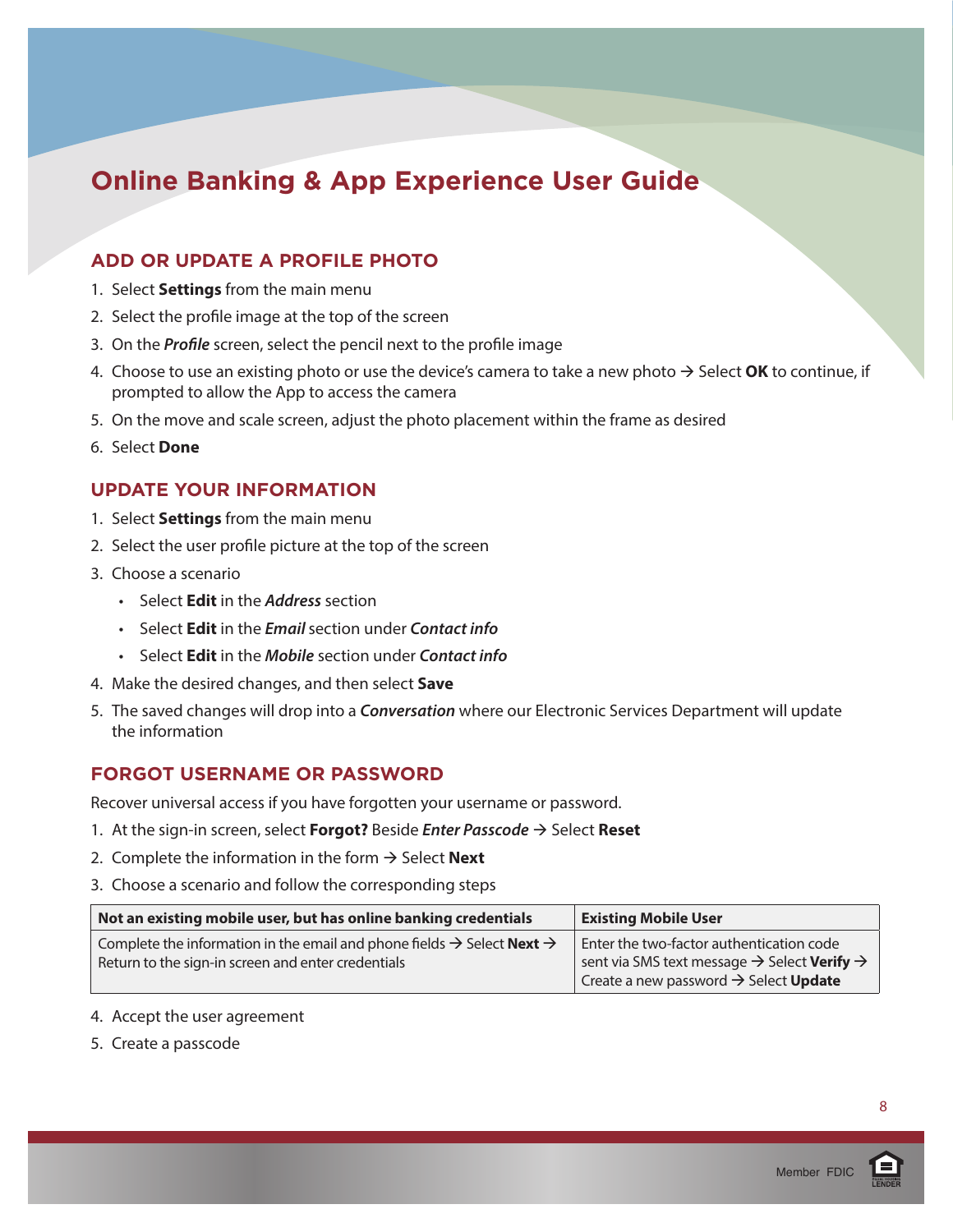### **SECURITY SETTINGS**

#### **CHANGE USERNAME**

- 1. Select **Settings** from the main menu
- 2. Select **Security**
- 3. In the *Login options* section, select **Change Username**
- 4. When asked for the password, enter it and select **Submit**
- 5. Type the new name in the *Username* field and then select **Save**

#### **CHANGE PASSWORD**

When the app detects that your password has expired, it will prompt you to set a new one.

- 1. Select **Settings** from the main menu
- 2. Select **Security**
- 3. Select the **Change password** toggle
- 4. Complete the fields and then select **Save**

#### **CHANGE PASSCODE**

- 1. Select **Settings** from the main menu
- 2. If Android, skip this step and go to the next one. If iOS, select **Security**
- 3. Select **Change Passcode**, and enter your current passcode
- 4. Enter a new passcode and then confirm your decision by re-entering

#### **ENABLE FINGERPRINT OR TOUCH ID/FACE ID**

For the mobile app to use fingerprint scanning, your device needs at least one fingerprint registered. The app will prompt you to register a fingerprint if you try to enable the feature without already having one registered.

- 1. Select **Settings**
- 2. Select **Security**
- 3. Select the toggle next to Touch ID/Face ID to enable